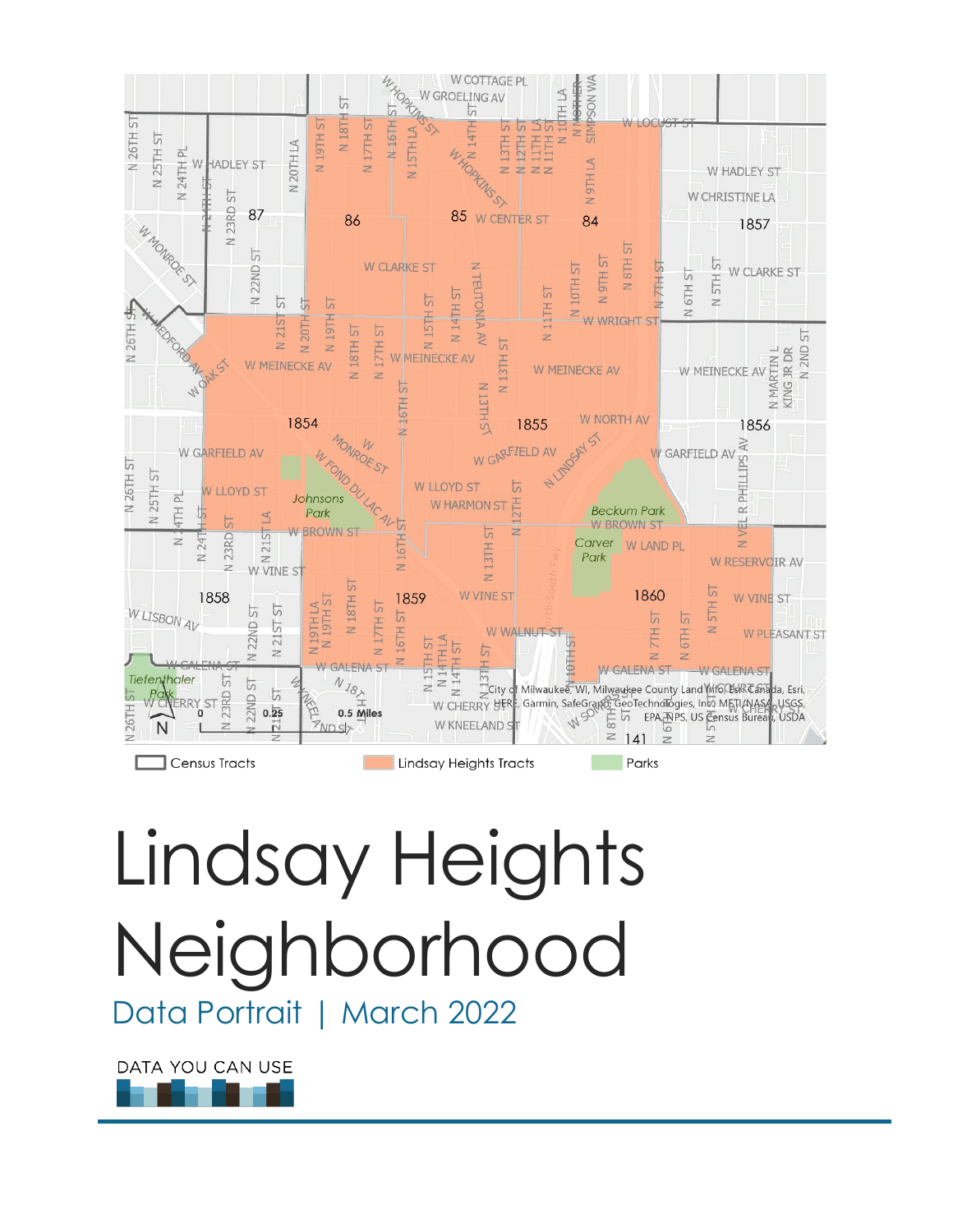# Table of Contents

| Section Two   Housing and Household Characteristics……………………………………………………… 12            |
|----------------------------------------------------------------------------------------|
|                                                                                        |
|                                                                                        |
|                                                                                        |
| Table 12: Gross Rent and Gross Rent as a Percentage of Household Income15              |
|                                                                                        |
| Table 14: Mortgage Cost as a Percentage of Household Income (Owner-occupied Units)  17 |
| Table 15: Household Income in the past 12 Months and Median Income 18                  |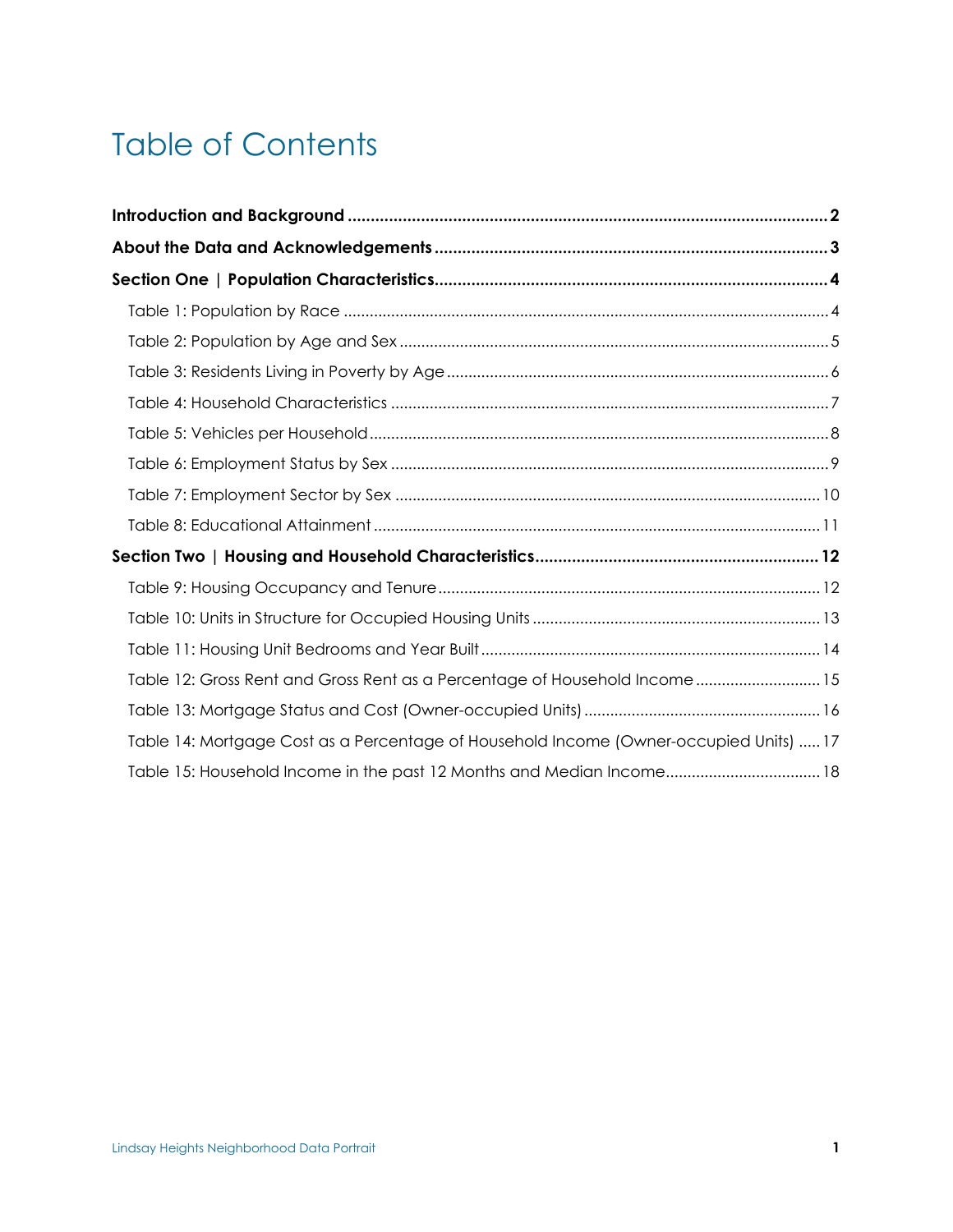## <span id="page-2-0"></span>Introduction and Background

This Neighborhood Portrait data profile was prepared by Data You Can Use with the support of Urban Economic Development Association of Wisconsin (UEDA). The framework is based on input and advice from community organizers working in the neighborhoods supported by Milwaukee's Community Development Block Grant (CDBG) program. The original set of neighborhood portraits were released by Data You Can Use in 2016 using 2010-2014 American Community Survey 5-year estimates. This document is part of the first update to those original Neighborhood Portraits and has been edited in response to community feedback following the release and use of the original portraits.

Data You Can Use and our partners hope that these tables continue to be used by those working in Milwaukee neighborhoods in their work planning, organizing, and funding development work and programing. It is designed to be used with their staff, their partners, their funders, their elected officials, and the residents of their neighborhoods, and can be used to supplement and support the stories and anecdotes of residents to build a case for needed resources, and to identify more questions.

As part of the release of the updated Neighborhood Portraits, related training on the use of census data was conducted and offered to the neighborhood partners. A final draft of each Portrait was reviewed by these same partners, and neighborhood organizers shared the ideas, stories, and strategies that they derived from the data.

With each update to the Neighborhood Portraits, Data You Can Use strives to provide both timely data and improvements to the way data is displayed and/or the topics covered. Longer-term plans include the possibility of an interactive way to access neighborhood data, looking at some of the data points over time, and adding additional topics to the Portraits. Data You Can Use actively maintains a "wish list" of hopeful future improvements for the Neighborhood Portraits; please reach out to us if you have any questions, comments, or recommendations for future expansion of this project to new topics or neighborhoods in Milwaukee at **[connectwithus@datayoucanuse.org.](mailto:connectwithus@datayoucanuse.org)**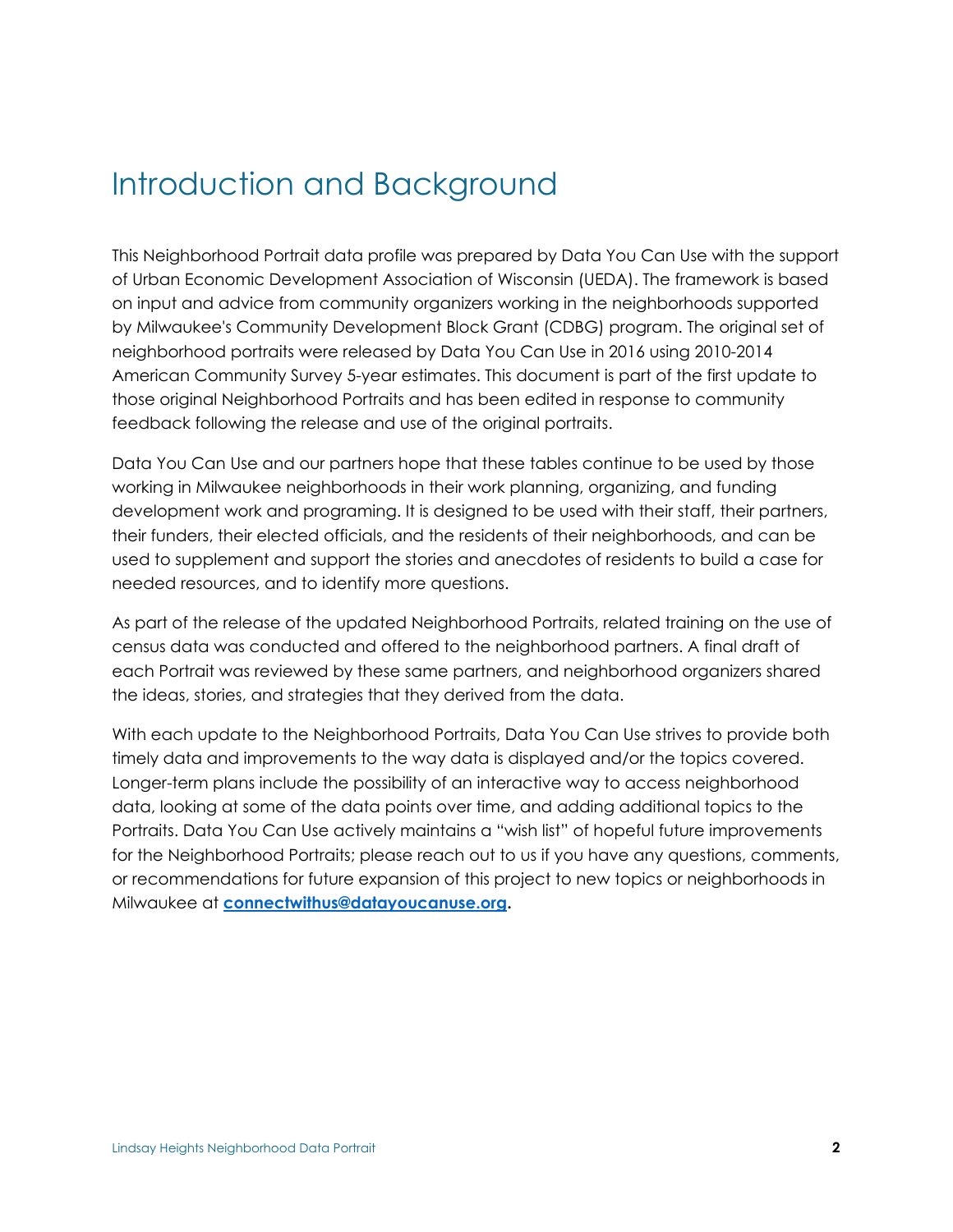# <span id="page-3-0"></span>About the Data and Acknowledgements

#### **Data Sources**

This data portrait uses data from the 2015-2019 American Community Survey (ACS) 5-year estimates, which was the most up-to-date data at the time of the writing of this report. Specific source tables from the ACS are cited below each table within this report.

Census tracts 84, 85, 86, 1854, 1855, 1859, and 1860 were used to define the Lindsay Heights neighborhood for the purposes of this report. These tracts were chosen based on Neighborhood Strategic Planning Area (NSP) boundaries and in consultation with our neighborhood partners. The tables in the report describe the population that live within these census tracts. Please note that the boundaries of these tracts may differ from neighborhood or NSP boundaries.

#### **Data Quality and Reliability**

The data found in this report is from the American Community Survey and is some of the best data available that describes the people, households, families, and housing in Milwaukee neighborhoods. The American Community Survey data is collected by the U.S. Census Bureau, which holds its data to high standards.

It is also important to note that numbers and percentages included in this report are considered estimates. This is because the Census Bureau uses a sample of the population when they conduct the survey, which creates some level of uncertainty. The data presented here have a margin of error associated with each data point, which is a measure of the possible variation of the estimate and the true population value of each number. The margin of error helps data users understand the reliability of each data point.

We have chosen not to include margin of error for the estimates in the tables below so that the tables are clearer and easier to use. If you would like more information about data reliability for the tables in this report or would like to know the margin of error for a particular estimate, please reach out to our team at Data You Can Use**.** If you want to learn more about the American Community Survey, please refer to the [handbook for American](https://www.census.gov/programs-surveys/acs/library/handbooks/general.html)  [Community Survey Data Users.](https://www.census.gov/programs-surveys/acs/library/handbooks/general.html) 

#### **Acknowledgements and Contact**

This report was prepared by Data You Can Use in collaboration with community partners and stakeholders working in the Lindsay Heights neighborhood in Milwaukee, Wisconsin.

Please reach out to Data You Can Use with questions about this report or the data it contains at [connectwithus@datayoucanuse.org,](mailto:connectwithus@datayoucanuse.org) or contact Danya Littlefield at [danya@datayoucanuse.org.](mailto:danya@datayoucanuse.org)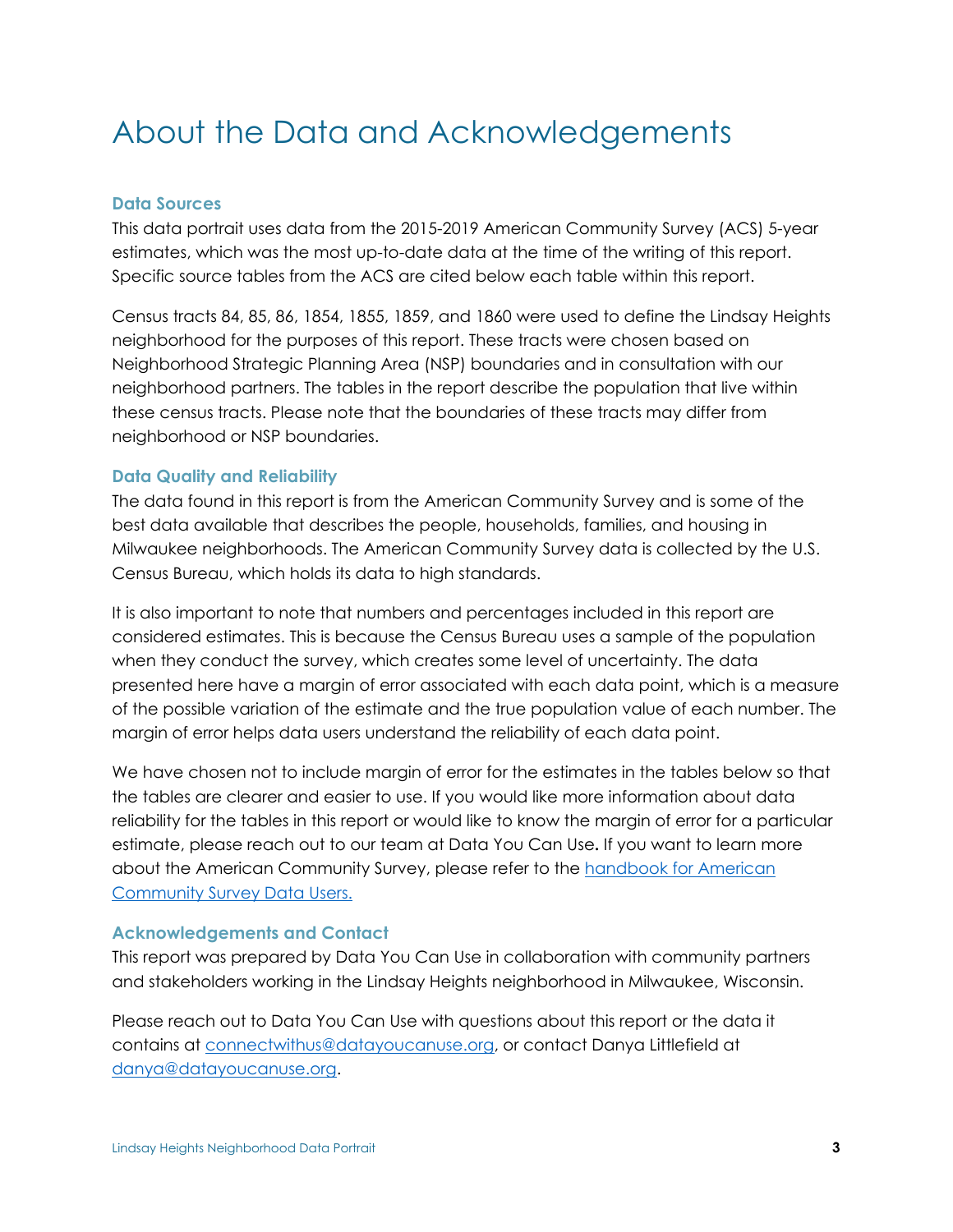# <span id="page-4-0"></span>Section One | Population Characteristics

## <span id="page-4-1"></span>Table 1: Population by Race

|                                                                              | <b>Lindsay Heights</b> |       | <b>City of Milwaukee</b> |       |  |
|------------------------------------------------------------------------------|------------------------|-------|--------------------------|-------|--|
|                                                                              | <b>Estimate</b>        | %     | <b>Estimate</b>          | %     |  |
| Total Population                                                             | 8,550                  | 100%  | 594,548                  | 100%  |  |
| Hispanic or Latino                                                           | 186                    | $2\%$ | 112,817                  | 19%   |  |
| White alone (Not Hispanic or Latino)                                         | 294                    | $4\%$ | 208,521                  | 35%   |  |
| Black or African American alone (Not<br>Hispanic or Latino)                  | 7.507                  | 90%   | 227,829                  | 38%   |  |
| American Indian and Alaska Native<br>alone (Not Hispanic or Latino)          | 36                     | 0.4%  | 2,763                    | 0.5%  |  |
| Asian alone (Not Hispanic or Latino)                                         | 347                    | $4\%$ | 25,181                   | $4\%$ |  |
| Native Hawaiian and Other Pacific<br>Islander alone (Not Hispanic or Latino) |                        | 0.0%  | 179                      | 0.0%  |  |
| Some other race alone (Not Hispanic or<br>Latino)                            |                        | 0.0%  | 977                      | 0.2%  |  |
| Two or more races (Not Hispanic or<br>Latino)                                | 180                    | $2\%$ | 16,281                   | $3\%$ |  |

Data Source: 2015- 2019 American Community Survey 5-Year Estimates, table B03002

#### **Key Takeaway(s)**

• 90% of Lindsay Heights residents identify as Black alone, compared to 38.3% in the City of Milwaukee as a whole.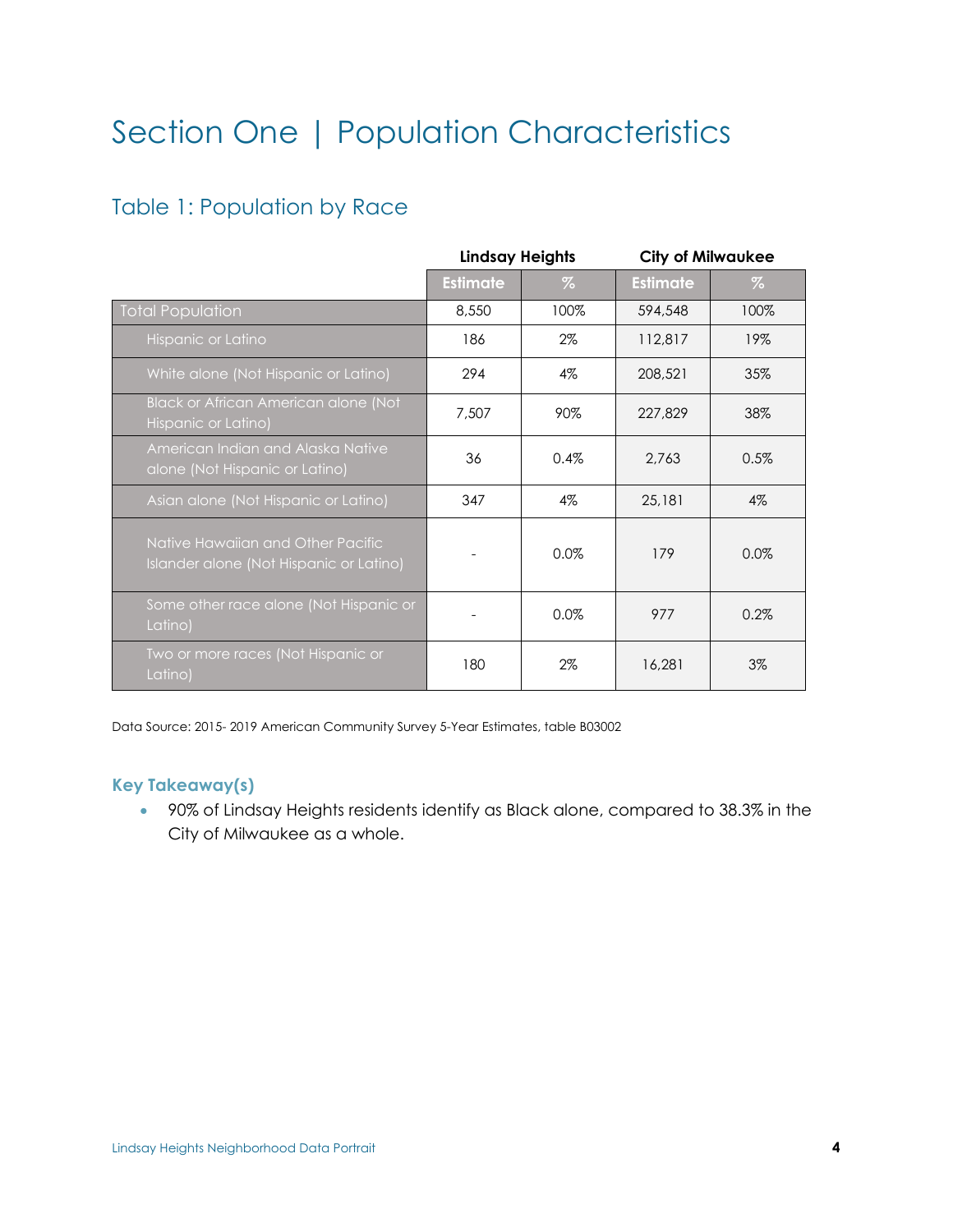## <span id="page-5-0"></span>Table 2: Population by Age and Sex

|                    |                 |       | <b>Lindsay Heights</b> |               |                 |       | <b>City of Milwaukee</b> |               |
|--------------------|-----------------|-------|------------------------|---------------|-----------------|-------|--------------------------|---------------|
|                    | <b>Total</b>    |       |                        |               | <b>Total</b>    |       |                          |               |
|                    | <b>Estimate</b> | $\%$  | <b>Male</b>            | <b>Female</b> | <b>Estimate</b> | $\%$  | <b>Male</b>              | <b>Female</b> |
| Total              | 8,550           |       | 3,861                  | 4,689         | 594,548         |       | 286,081                  | 308,467       |
| Total (percent)    |                 |       | 45%                    | 55%           |                 |       | 48%                      | 52%           |
| Under 5 years      | 438             | 5%    | 48%                    | 52%           | 44,065          | 7%    | 50%                      | 50%           |
| 5 to 9 years       | 848             | 10%   | 56%                    | 44%           | 43,543          | 7%    | 50%                      | 50%           |
| 10 to 14 years     | 732             | 9%    | 52%                    | 48%           | 42,351          | 7%    | 52%                      | 48%           |
| 15 to 17 years     | 489             | $6\%$ | 43%                    | 57%           | 24,218          | 4%    | 50%                      | 50%           |
| 18 and 19 years    | 174             | $2\%$ | 63%                    | 37%           | 20,507          | 3%    | 50%                      | 50%           |
| 20 years           | 126             | $1\%$ | 47%                    | 53%           | 11,313          | 2%    | 48%                      | 52%           |
| 21 years           | 178             | 2%    | 38%                    | 62%           | 11,192          | 2%    | 49%                      | 51%           |
| 22 to 24 years     | 398             | $5\%$ | 56%                    | 44%           | 28,071          | 5%    | 50%                      | 50%           |
| 25 to 29 years     | 582             | 7%    | 47%                    | 53%           | 56,283          | 9%    | 48%                      | 52%           |
| 30 to 34 years     | 580             | 7%    | 43%                    | 57%           | 45,282          | 8%    | 48%                      | 52%           |
| 35 to 39 years     | 478             | $6\%$ | 40%                    | 60%           | 40,820          | 7%    | 47%                      | 53%           |
| 40 to 44 years     | 559             | 7%    | 36%                    | 64%           | 34,021          | $6\%$ | 47%                      | 53%           |
| $45$ to $49$ years | 554             | $6\%$ | 48%                    | 52%           | 33,073          | $6\%$ | 48%                      | 52%           |
| $50$ to $54$ years | 400             | 5%    | 36%                    | 64%           | 33,762          | $6\%$ | 48%                      | 52%           |
| 55 to 59 years     | 427             | $5\%$ | 39%                    | 61%           | 34,030          | $6\%$ | 48%                      | 52%           |
| 60 and 61 years    | 259             | $3\%$ | 36%                    | 64%           | 12,392          | 2%    | 45%                      | 55%           |
| 62 to 64 years     | 346             | 4%    | 38%                    | 62%           | 17,297          | 3%    | 50%                      | 50%           |
| 65 and 66 years    | 209             | $2\%$ | 40%                    | 60%           | 10,049          | 2%    | 49%                      | 51%           |
| 67 to 69 years     | 275             | $3\%$ | 36%                    | 64%           | 12,900          | 2%    | 47%                      | 53%           |
| 70 to 74 years     | 203             | 2%    | 52%                    | 48%           | 14,581          | 2%    | 44%                      | 56%           |
| 75 to 79 years     | 139             | $2\%$ | 35%                    | 65%           | 9,560           | 2%    | 40%                      | 60%           |
| 80 to 84 years     | 73              | $1\%$ | 44%                    | 56%           | 6,934           | $1\%$ | 42%                      | 58%           |
| 85 years and over  | 83              | $1\%$ | 43%                    | 57%           | 8,304           | $1\%$ | 30%                      | 70%           |

Data Source: 2015- 2019 American Community Survey 5-Year Estimates, table B01001

## **Key Takeaways**

• 55% of the residents in Lindsay Heights identified as female and 45% identified as male. This indicates a slightly higher percentage of female residents than the city overall (52%).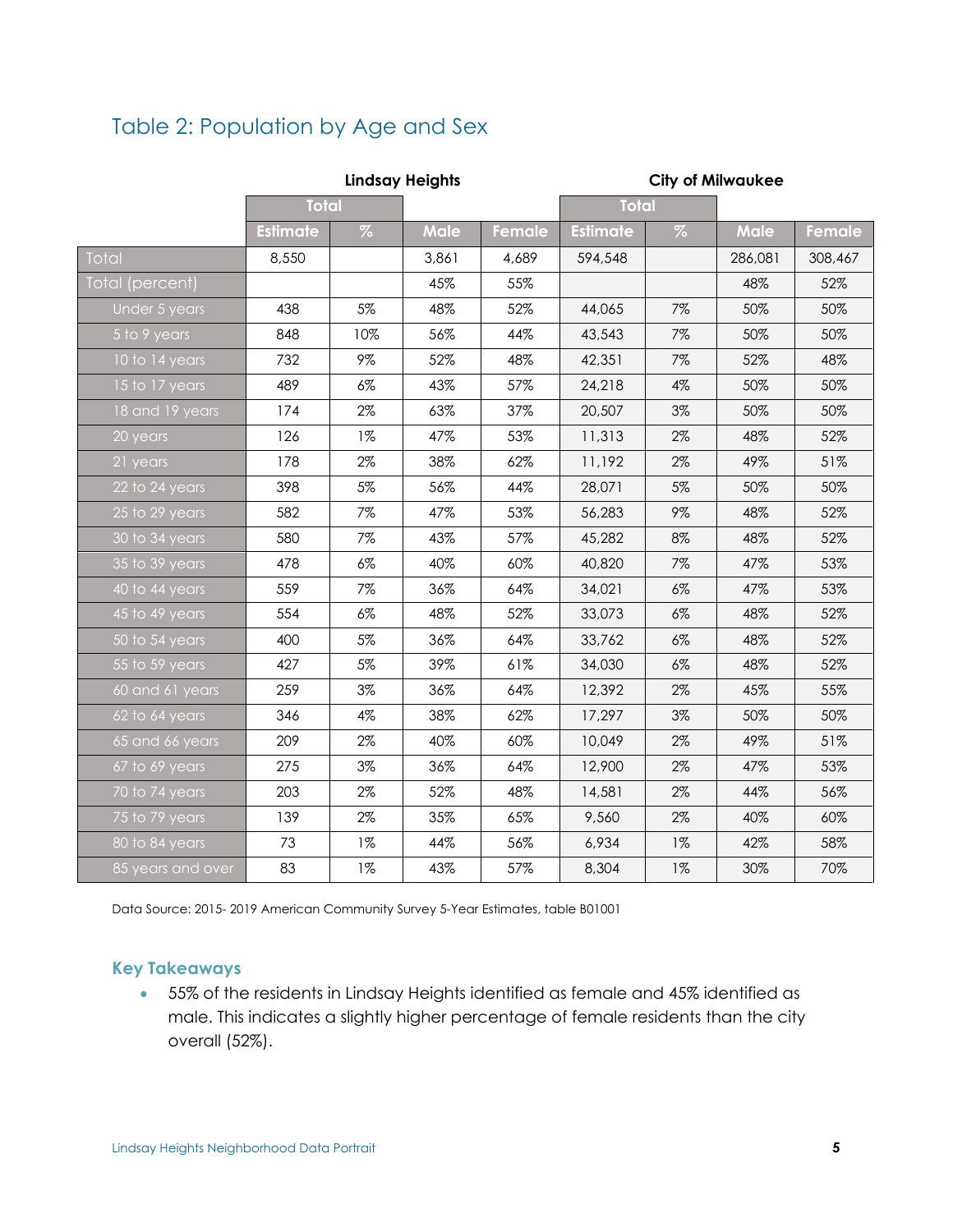## <span id="page-6-0"></span>Table 3: Residents Living in Poverty by Age

|                                                     | <b>Lindsay Heights</b> |       | <b>City of Milwaukee</b> |       |
|-----------------------------------------------------|------------------------|-------|--------------------------|-------|
|                                                     | <b>Estimate</b>        | %     | <b>Estimate</b>          | %     |
| Total Population *                                  | 8,512                  |       | 578,085                  |       |
| Income in the past 12 months<br>below poverty level | 3,305                  | 39%   | 146,980                  | 25%   |
| Under 5 years                                       | 235                    | 7%    | 17,097                   | 12%   |
| 5 years                                             | 53                     | $2\%$ | 3,070                    | $2\%$ |
| 6 to 11 years                                       | 488                    | 15%   | 20,309                   | 14%   |
| 12 to 14 years                                      | 217                    | 7%    | 7,832                    | 5%    |
| 15 years                                            | 79                     | $2\%$ | 2,981                    | $2\%$ |
| 16 and 17 years                                     | 99                     | 3%    | 4,311                    | $3\%$ |
| 18 to 24 years                                      | 298                    | 9%    | 21,490                   | 15%   |
| 25 to 34 years                                      | 483                    | 15%   | 22,305                   | 15%   |
| 35 to 44 years                                      | 284                    | 9%    | 14,139                   | 10%   |
| 45 to 54 years                                      | 346                    | 10%   | 12,691                   | $9\%$ |
| 55 to 64 years                                      | 378                    | 11%   | 12,530                   | $9\%$ |
| 65 to 74 years                                      | 265                    | 8%    | 5,005                    | 3%    |
| 75 years and over                                   | 80                     | 2%    | 3,220                    | 2%    |

Data Source: 2015- 2019 American Community Survey 5-Year Estimates, table B17001. Note: The total population number for this table does not match the total population number that can be seen in the previous tables. This is because this table is showing data for the total population for whom poverty status can be determined – in this case, slightly fewer people from the neighborhood.

#### **How to interpret this table**

The Census Bureau defines the poverty threshold differently for each person or family. Thresholds vary by the size of the family and the age of the members and are updated for inflation on an annual basis. [Read more about poverty thresholds here.](https://www.census.gov/topics/income-poverty/poverty/guidance/poverty-measures.html)

- 39% of Lindsay Heights neighborhood residents live in households with incomes below the poverty line, compared to 25% in the City of Milwaukee overall.
- <span id="page-6-1"></span>• The proportion of Lindsay Heights residents living in households with incomes below the poverty line who are 5 years or younger is 7%, in comparison to 12% for the City of Milwaukee as a whole.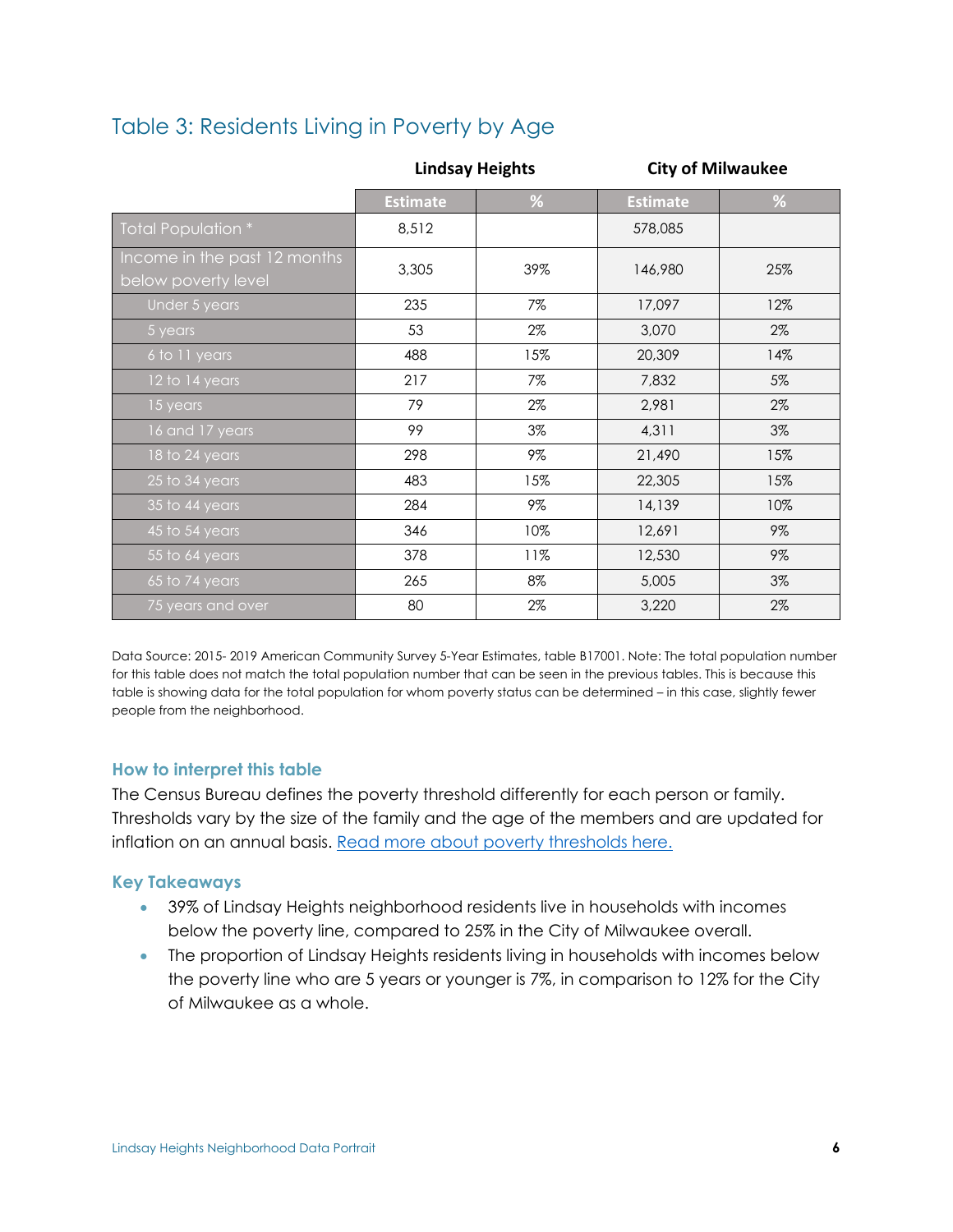## Table 4: Household Characteristics

|                                                      | Lindsay Heights |         |                 | <b>City of Milwaukee</b> |
|------------------------------------------------------|-----------------|---------|-----------------|--------------------------|
|                                                      | <b>Estimate</b> | $\%$    | <b>Estimate</b> | $\%$                     |
| <b>Total Households</b>                              | 3,268           |         | 230,086         |                          |
| Family households                                    | 1,781           | 54%     | 124,864         | 54%                      |
| Married couple family                                | 248             | 15%     | 62,926          | 27%                      |
| Family with male householder, no<br>spouse present   | 172             | 5%      | 13,949          | $6\%$                    |
| Family with female householder, no<br>spouse present | 981             | 35%     | 47.989          | 21%                      |
| Non-family households                                | 1,022           | 46%     | 105,222         | 46%                      |
| <b>Householder living alone</b>                      | 900             | 42%     | 83,606          | 36%                      |
| Householder not living alone                         | 122             | 4%      | 21,616          | 9%                       |
|                                                      |                 |         |                 |                          |
| <b>Average Household Size</b>                        |                 | $3.09*$ | 2.51            |                          |

Data Source: 2015- 2019 American Community Survey 5-Year Estimates, table B11001 \*Note: the average household size for the neighborhood shown here is an estimate calculated by dividing the estimated total number of residents in the neighborhood by the estimated total number of households. This methodology is the same as the methodology used by the U.S. Census.

## **How to interpret this table**

The Census Bureau defines a family as "a group of two people or more (one of whom is the householder) related by birth, marriage, or adoption and residing together; all such people (including related subfamily members) are considered as members of one family."

- Households headed by women with no spouse present make up 35% of total households in Lindsay Heights, which is greater than the percentage for the City of Milwaukee as a whole (21%).
- 42% of households in Lindsay Heights are occupied by individuals living alone, which is a greater percentage than the City of Milwaukee as a whole (36%).
- The estimated average household size for the Lindsay Heights neighborhood is 3.09 people per household, which greater than the average household size for the City of Milwaukee as a whole (2.51).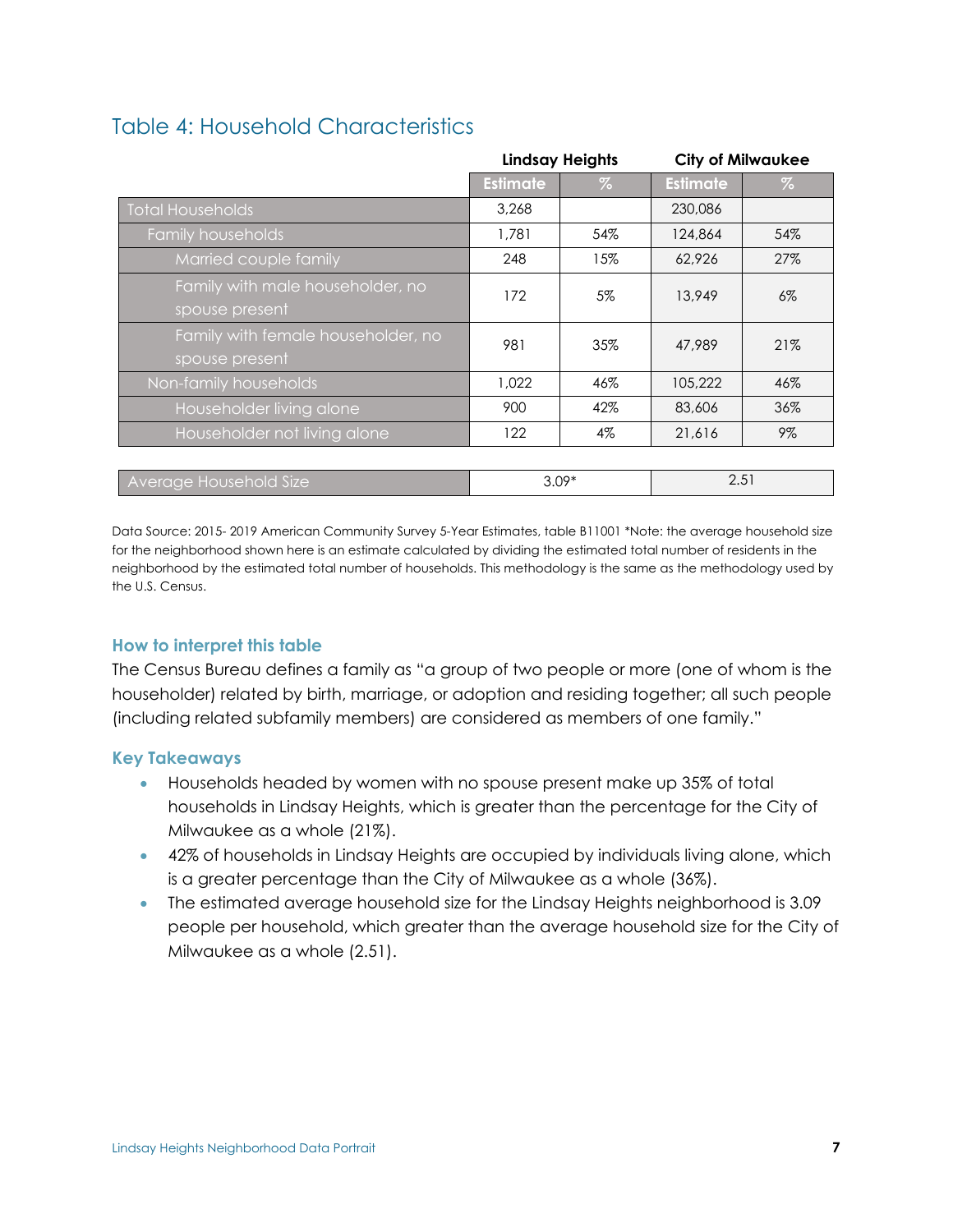## <span id="page-8-0"></span>Table 5: Vehicles per Household

|                                 |                 | <b>Lindsay Heights</b> |                 | <b>City of Milwaukee</b> |
|---------------------------------|-----------------|------------------------|-----------------|--------------------------|
|                                 | <b>Estimate</b> | %                      | <b>Estimate</b> | $\%$                     |
| <b>Total Households</b>         | 3,268           |                        | 230,086         |                          |
| No vehicle available            | 1.231           | 37.7%                  | 40,003          | 17%                      |
| 1 vehicle available             | 1.249           | 38.2%                  | 100,527         | 44%                      |
| 2 vehicles available            | 649             | 19.9%                  | 67,632          | 29%                      |
| 3 vehicles available            | 91              | 2.8%                   | 16,389          | $7\%$                    |
| 4 or more vehicles<br>available | 48              | $1.5\%$                | 5,535           | 2%                       |

Data Source: 2015- 2019 American Community Survey 5-Year Estimates, table B08201

- Approximately 37.7% of households in Lindsay Heights do not have access to a vehicle, compared to 17% in the City of Milwaukee as a whole.
- 38.2% of the households in Lindsay Heights have one vehicle available, a lower percentage that the City of Milwaukee overall (44%).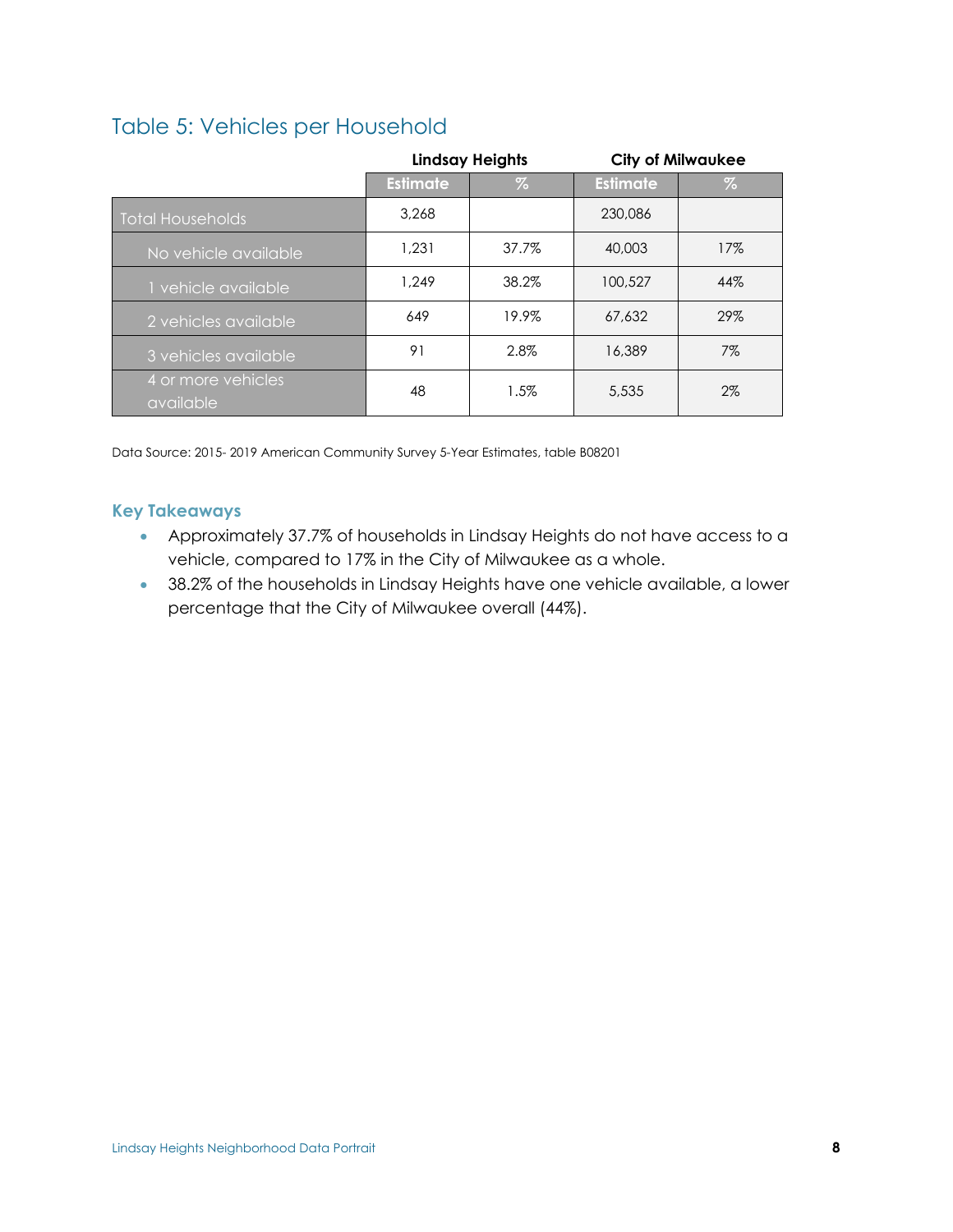## <span id="page-9-0"></span>Table 6: Employment Status by Sex

|                                  | <b>Lindsay Heights</b> |                                                                               |                                              |                                                |                    |          |                                                                          | <b>City of Milwaukee</b>                         |                                   |             |
|----------------------------------|------------------------|-------------------------------------------------------------------------------|----------------------------------------------|------------------------------------------------|--------------------|----------|--------------------------------------------------------------------------|--------------------------------------------------|-----------------------------------|-------------|
|                                  | Estimate               | rce<br><del>l</del> ion<br>$\circ$<br>ħ<br>۱ŏ<br>Labor<br>Partici<br><b>P</b> | ľ o<br>Ratio<br>ent)<br>Population<br>Employ | <b>Ti</b><br>ΙO<br>nplo<br>Rate<br><u>Unem</u> | <b>Not Working</b> | Estimate | Ιā<br>Ю<br>ľ o<br>۰<br>G<br>$\overline{\mathbf{c}}$<br>Labor<br>Particip | Ratio<br>trae<br>Population<br>$\delta$<br>Emple | $ \vec{5} $<br>Unemployme<br>Rate | Not Working |
| Population<br>Age 20-64<br>years | 4,887                  | 63%                                                                           | 53%                                          | 16%                                            | 46.6%              | 357,536  | 76%                                                                      | 71%                                              | 6%                                | 31%         |
|                                  |                        |                                                                               |                                              |                                                |                    |          |                                                                          |                                                  |                                   |             |
| Male                             | 2,074                  | 61%                                                                           | 49%                                          | 20%                                            | 51%                | 171,280  | 77%                                                                      | 72%                                              | 7%                                | 30%         |
| Female                           | 2,813                  | 65%                                                                           | 57%                                          | 13%                                            | 44%                | 186,256  | 74%                                                                      | 70%                                              | $6\%$                             | 32%         |

Data Source: 2015- 2019 American Community Survey 5-Year Estimates, table S2301

#### **How to interpret this table**

- The **labor force participation rate** refers to the proportion of the population age 20-64 that is either working or actively looking for work.
- The **employment/population ratio** is the proportion of the population age 20-64 that is working.
- **Unemployment rate** is the percentage of those in the labor force who are not working.
- In this table, **not working** refers to the combined percentage of people who are not in the labor force and those who are in the labor force but are unemployed.

- 63% percent of Lindsay Heights residents ages 20-64 are participating in the labor force by working or actively looking for work. This is lower than the rate for the City of Milwaukee as a whole, which is 76%.
- One fifth (20%) of the male labor force is unemployed in Lindsay Heights, compared to 7% of the male labor force in the City of Milwaukee as a whole.
- Half (50%) of Lindsay Heights residents ages 20-64 are not working, either because they are not looking for work or they are unemployed. This percentage is greater than the City of Milwaukee overall, where 31% residents ages 20-64 are not working.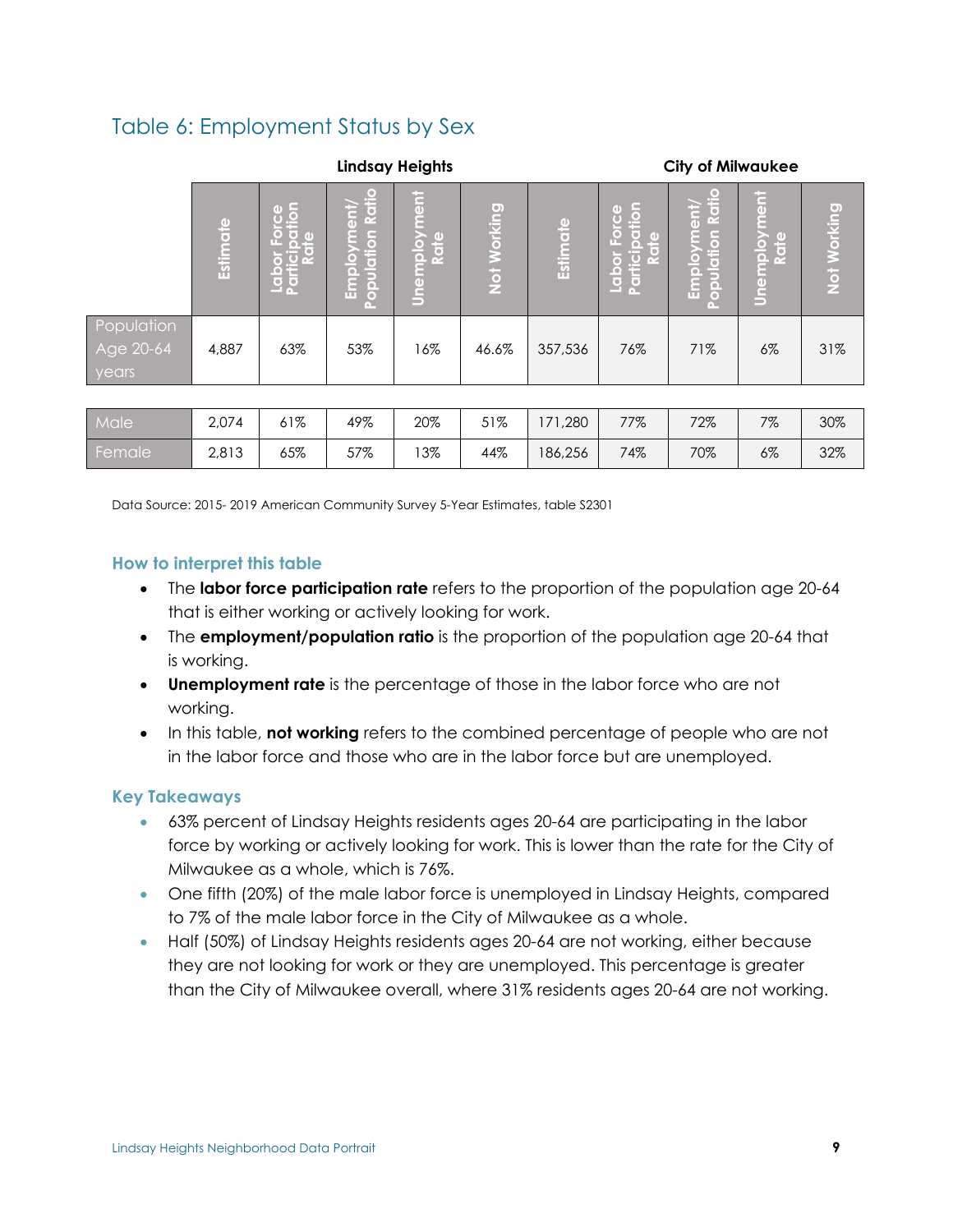## <span id="page-10-0"></span>Table 7: Employment Sector by Sex

|                                                                       | <b>Lindsay Heights</b> |       |             |        | <b>City of Milwaukee</b> |       |      |        |
|-----------------------------------------------------------------------|------------------------|-------|-------------|--------|--------------------------|-------|------|--------|
|                                                                       | <b>Total</b>           |       |             |        | <b>Total</b>             |       |      |        |
|                                                                       | <b>Estimate</b>        | $\%$  | <b>Male</b> | Female | <b>Estimate</b>          | $\%$  | Male | Female |
| Civilian employed<br>population 16 years and<br>over                  | 2,821                  | 100%  | 39%         | 61%    | 274,787                  | 100%  | 49%  | 51%    |
| Management, business,<br>science, and arts<br>occupations             | 754                    | 27%   | 21%         | 79%    | 87,013                   | 32%   | 41%  | 59%    |
| Service occupations                                                   | 958                    | 34%   | 34%         | 66%    | 63,419                   | 23%   | 42%  | 58%    |
| Sales and office<br>occupations                                       | 480                    | 17%   | 25%         | 75%    | 55,052                   | 20%   | 33%  | 68%    |
| Natural resources,<br>construction, and<br>maintenance<br>occupations | 97                     | $3\%$ | 84%         | 16%    | 16,393                   | $6\%$ | 93%  | $7\%$  |
| Production,<br>transportation, and<br>material moving<br>occupations  | 532                    | 19%   | 75%         | 25%    | 52,910                   | 19%   | 72%  | 28%    |

Data Source: 2015- 2019 American Community Survey 5-Year Estimates, table S2301

- The most common employment sectors for Lindsay Heights residents are service occupations, which accounts for 34% of the employed population in Lindsay Heights compared to 23% of the city as a whole.
- The second most common employment sector is management, business, science, and arts occupations, which accounts for 27% of Lindsay Heights' employed population compared to 32% in the city as a whole.
- Of the civilian employed population in Lindsay Heights, 39% is male and 61% is female. In the City of Milwaukee overall, 49% of the employed population is male and 51% is female.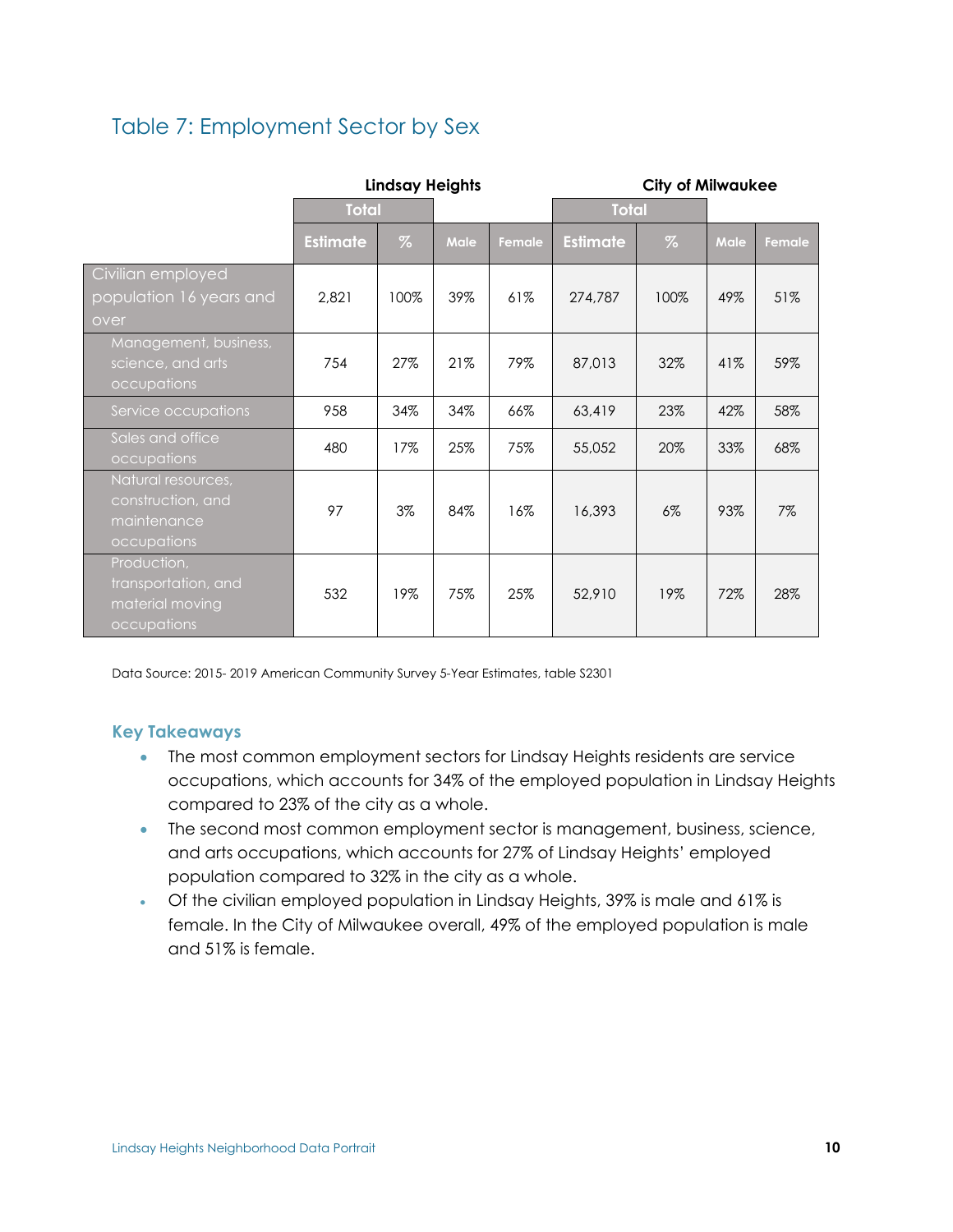## <span id="page-11-0"></span>Table 8: Educational Attainment

|                                                | <b>Lindsay Heights</b> |      |             |        | <b>City of Milwaukee</b> |       |             |         |
|------------------------------------------------|------------------------|------|-------------|--------|--------------------------|-------|-------------|---------|
|                                                | <b>Total</b>           |      |             |        | <b>Total</b>             |       |             |         |
|                                                | <b>Estimate</b>        | $\%$ | <b>Male</b> | Female | <b>Estimate</b>          | $\%$  | <b>Male</b> | Female  |
| Population 18 to 24 years                      | 876                    |      | 460         | 416    | 71,083                   |       | 35,199      | 35,884  |
| Less than high school<br>graduate              | 255                    | 29%  | 38%         | 20%    | 10,176                   | 14%   | 16%         | 13%     |
| High school graduate<br>(includes equivalency) | 335                    | 38%  | 32%         | 45%    | 21,501                   | 30%   | 32%         | 29%     |
| Some college or<br>associate's degree          | 266                    | 30%  | 28%         | 33%    | 32,580                   | 46%   | 44%         | 48%     |
| Bachelor's degree or<br>higher                 | 20                     | 2%   | 2%          | 2%     | 6,826                    | 10%   | 9%          | 10%     |
| Population 25 years and<br>over                | 5,167                  |      | 2,129       | 3,038  | 369,288                  |       | 172,879     | 196,409 |
| Less than 9th grade                            | 245                    | 5%   | 3%          | $6\%$  | 21,886                   | $6\%$ | $6\%$       | $6\%$   |
| 9th to 12th grade, no<br>diploma               | 966                    | 19%  | 21%         | 17%    | 37,352                   | 10%   | 11%         | $9\%$   |
| High school graduate<br>(includes equivalency) | 1,662                  | 32%  | 35%         | 30%    | 111,435                  | 30%   | 32%         | 29%     |
| Some college, no degree                        | 1,260                  | 24%  | 24%         | 25%    | 81,053                   | 22%   | 21%         | 22%     |
| Associate's degree                             | 388                    | 8%   | 8%          | 7%     | 26,704                   | 7%    | 7%          | 8%      |
| <b>Bachelor's degree</b>                       | 436                    | 8%   | 5%          | 11%    | 58,874                   | 16%   | 15%         | 17%     |
| Graduate or professional<br>degree             | 210                    | 4%   | 4%          | 4%     | 31,984                   | 9%    | 8%          | 9%      |
| High school graduate or<br>higher              | 3,956                  | 77%  | 76%         | 77%    | 310,050                  | 84%   | 83%         | 85%     |
| Bachelor's degree or<br>higher                 | 646                    | 13%  | 9%          | 15%    | 90,858                   | 25%   | 23%         | 26%     |

Data Source: 2015- 2019 American Community Survey 5-Year Estimates, table S1501

- 24% of Lindsay Heights residents over 25 years of age have attained some college education but do not have a degree, a slightly higher percentage than the City as a whole (22%).
- In Lindsay Heights, over three quarters (77%) of residents over 25 years old have attained a high school degree or higher, a lower percentage than the 84% rate for the City of Milwaukee overall.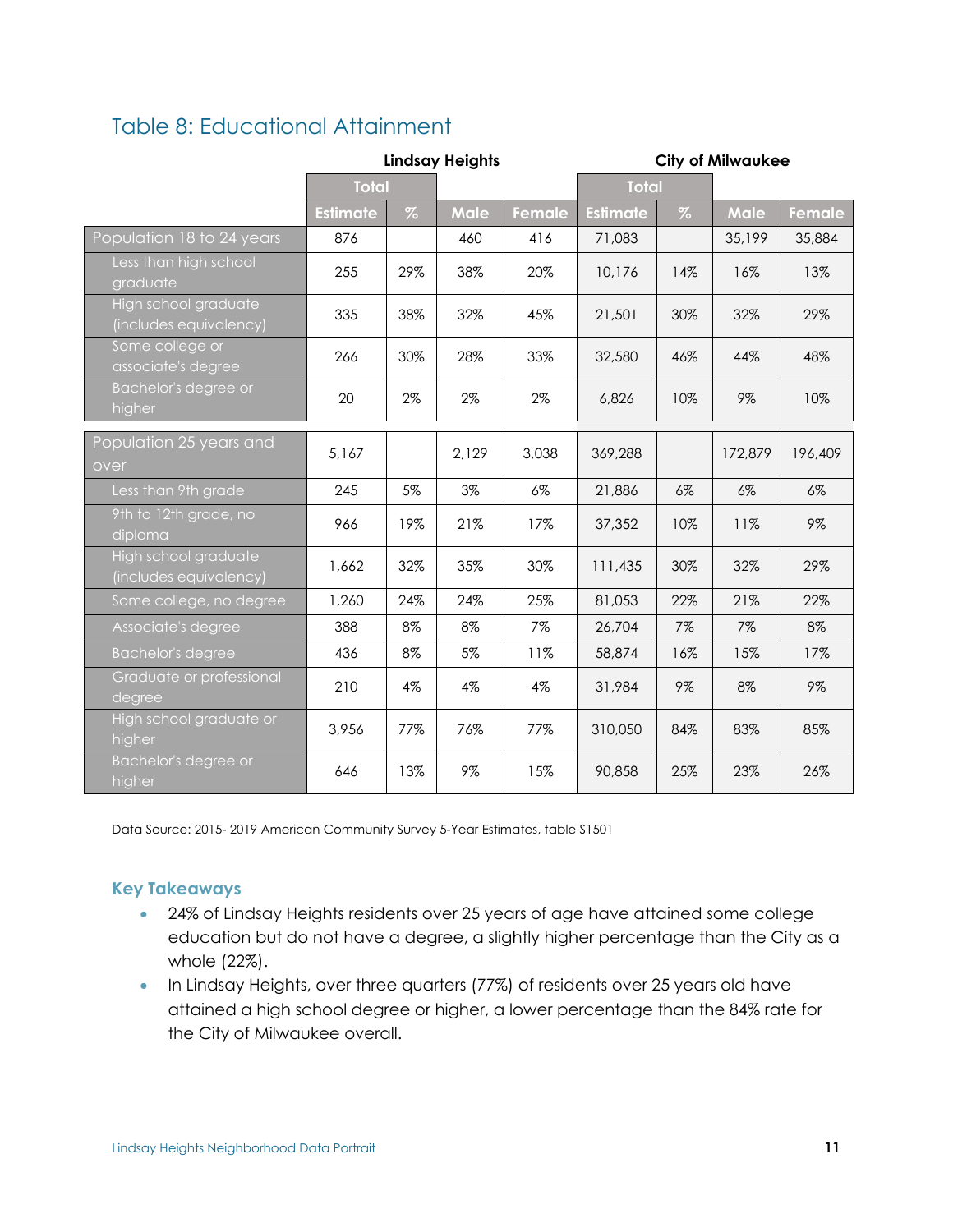# <span id="page-12-0"></span>Section Two | Housing and Household **Characteristics**

|                                  |                 | <b>Lindsay Heights</b> | <b>City of Milwaukee</b> |      |  |
|----------------------------------|-----------------|------------------------|--------------------------|------|--|
|                                  | <b>Estimate</b> | $\%$                   | <b>Estimate</b>          | $\%$ |  |
| <b>Total Housing Units</b>       | 4.219           |                        | 258.444                  |      |  |
| <b>Vacant Housing Units</b>      | 951             | 23%                    | 28,358                   | 11%  |  |
| Occupied housing units           | 3.268           | 77%                    | 230,086                  | 89%  |  |
| Owner-occupied<br>housing units  | 753             | 23%                    | 95.247                   | 41%  |  |
| Renter-occupied<br>housing units | 2.515           | 77%                    | 134,839                  | 59%  |  |

## <span id="page-12-1"></span>Table 9: Housing Occupancy and Tenure

Data Source: 2015- 2019 American Community Survey 5-Year Estimates, table DP04

- 23% of the housing units in Lindsay Heights are vacant. The percentage of housing units that are vacant in the City of Milwaukee overall is 11%.
- Of the occupied housing units in Lindsay Heights, 23% are owner occupied and 77% are renter occupied. This indicates a lower rate of owner-occupancy in Lindsay Heights compared with the City of Milwaukee as a whole (41%).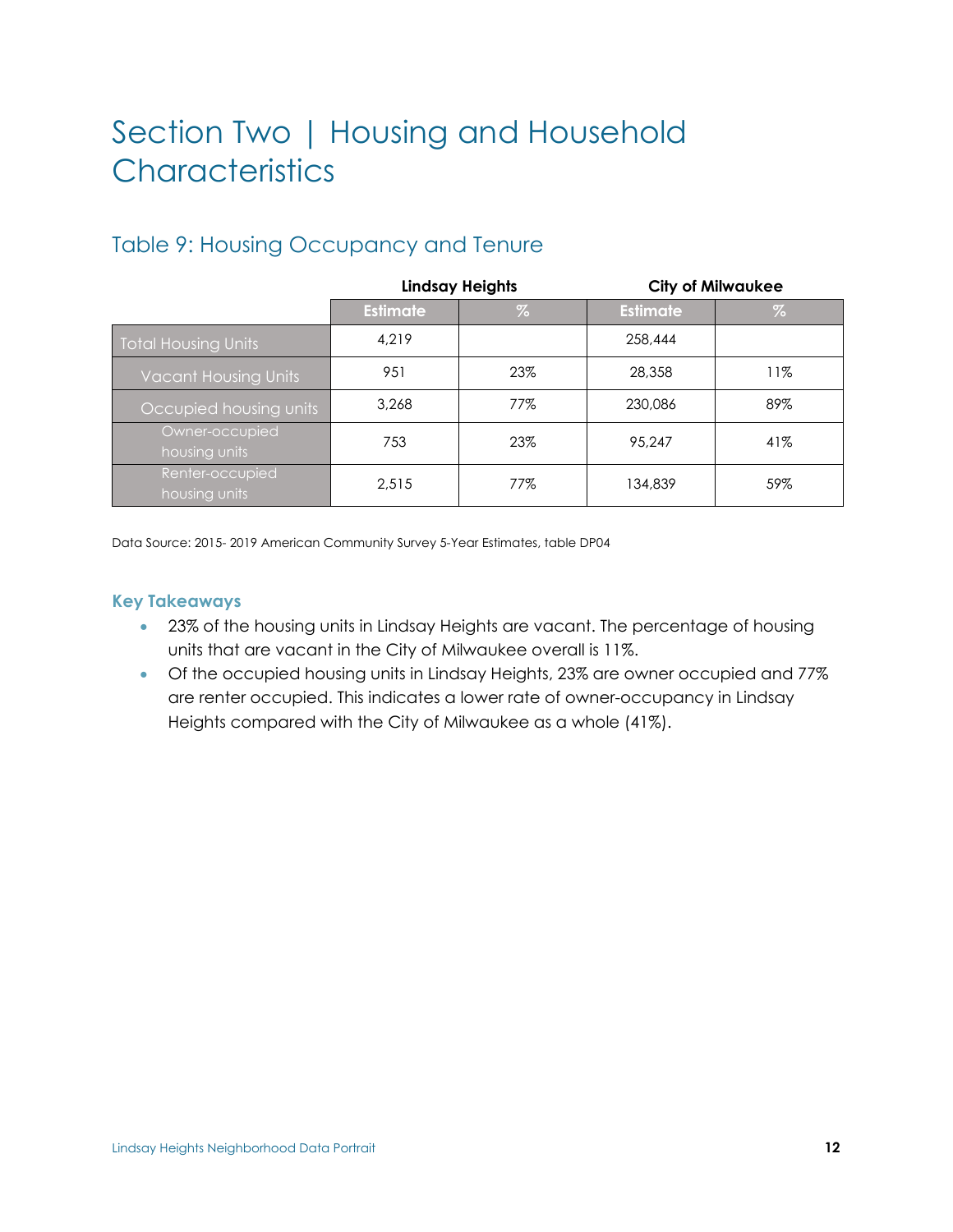## <span id="page-13-0"></span>Table 10: Units in Structure for Occupied Housing Units

|                                         | <b>Lindsay Heights</b>                     |                                 |                                  | <b>City of Milwaukee</b>                          |                                    |                                  |
|-----------------------------------------|--------------------------------------------|---------------------------------|----------------------------------|---------------------------------------------------|------------------------------------|----------------------------------|
|                                         | Occupied Housing<br><b>Units Estimates</b> | Owner-Occupied<br>Housing Units | Renter-Occupied<br>Housing Units | <b>Occupied Housing</b><br><b>Jnits Estimates</b> | Owner-Occupied<br>Units<br>Housing | Renter-Occupied<br>Housing Units |
| Occupied housing units                  | 3,268                                      | 753                             | 2,515                            | 230,086                                           | 95,247                             | 134,839                          |
| Occupied housing units %                |                                            | 23%                             | 77%                              |                                                   | 41%                                | 59%                              |
| UNITS IN STRUCTURE                      |                                            |                                 |                                  |                                                   |                                    |                                  |
| 1, detached                             | 1,092                                      | 75%                             | 21%                              | 95,974                                            | 76%                                | 17%                              |
| 1, attached                             | 466                                        | 5%                              | 17%                              | 12,407                                            | 5%                                 | $6\%$                            |
| 2 apartments                            | 627                                        | 14%                             | 21%                              | 47,297                                            | 12%                                | 27%                              |
| 3 or 4 apartments                       | 361                                        | 3%                              | 13%                              | 15,906                                            | $1\%$                              | 11%                              |
| 5 to 9 apartments                       | 120                                        | 0%                              | $5\%$                            | 13,603                                            | $1\%$                              | 10%                              |
| 10 or more apartments                   | 588                                        | $1\%$                           | 23%                              | 43,886                                            | 5%                                 | 29%                              |
| Mobile home or other type<br>of housing | 4                                          | $1\%$                           | 0%                               | 1,013                                             | $1\%$                              | 0%                               |

Data Source: 2015- 2019 American Community Survey 5-Year Estimates, table S2504

- Of the owner-occupied housing units in the Lindsay Heights neighborhood, 75% are single family (detached), and 14% are duplexes (2 apartments). This is similar to the city overall, where 76% live in single family homes and 12% live in duplexes.
- 21% of the renters in Lindsay Heights live in duplexes, compared with 27% of renters in the city overall.
- The greatest percentage of renters in the City of Milwaukee live in buildings with ten or more apartments (29%), while 23% of Lindsay Heights renters live in buildings with ten or more apartments.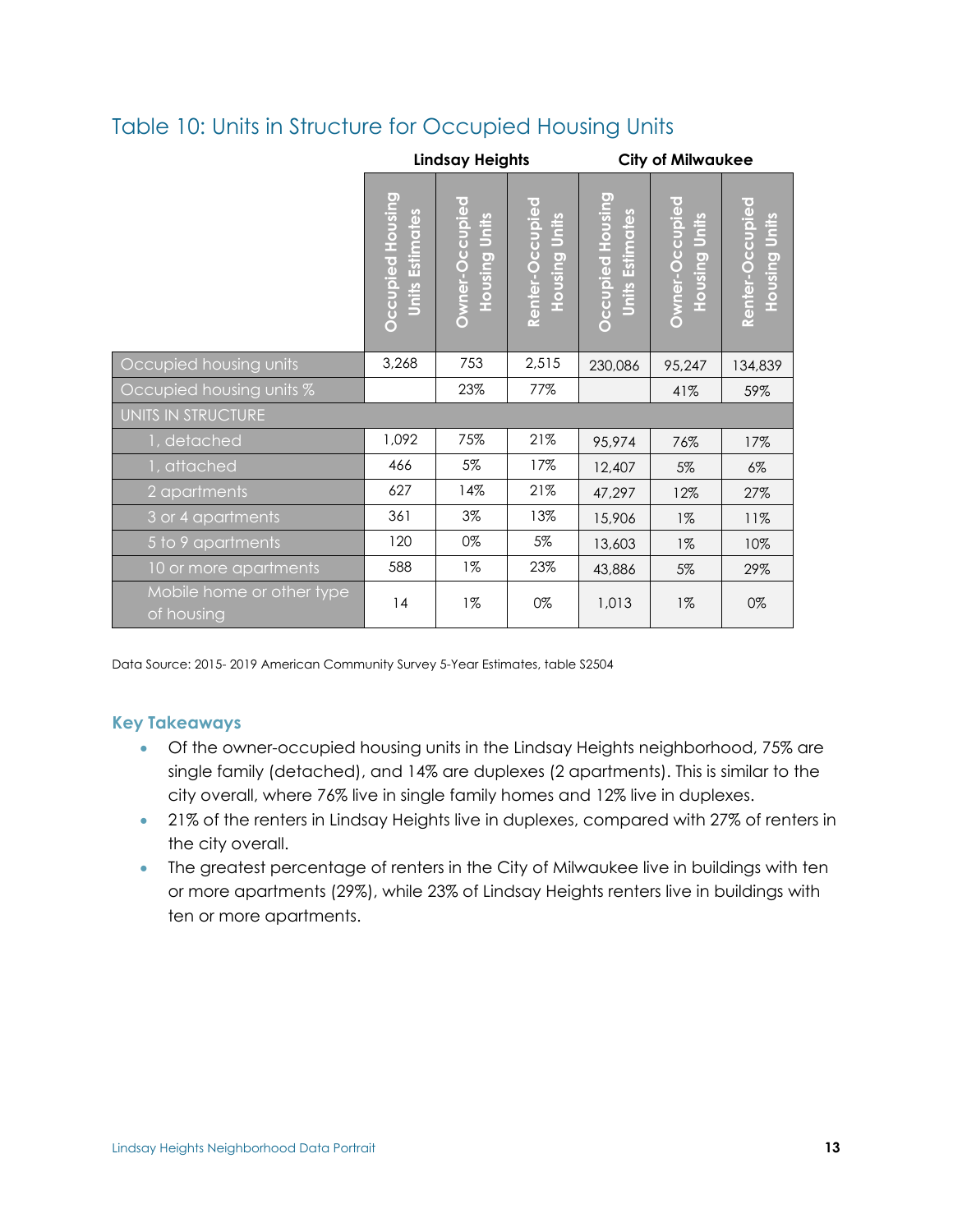|                       |                 | <b>Lindsay Heights</b> |                 | <b>City of Milwaukee</b> |
|-----------------------|-----------------|------------------------|-----------------|--------------------------|
|                       | <b>Estimate</b> | $\%$                   | <b>Estimate</b> | $\%$                     |
| Total housing units   | 4,219           |                        | 258,444         |                          |
| <b>BEDROOMS</b>       |                 |                        |                 |                          |
| No bedroom            | 104             | 2.5%                   | 9,351           | 3.6%                     |
| 1 bedroom             | 841             | 19.9%                  | 41,498          | 16.1%                    |
| 2 bedrooms            | 1,166           | 27.6%                  | 91,662          | 35.5%                    |
| 3 bedrooms            | 1,461           | 34.6%                  | 85,144          | 32.9%                    |
| 4 bedrooms            | 508             | 12.0%                  | 25,186          | 9.7%                     |
| 5 or more bedrooms    | 139             | 3.3%                   | 5,603           | 2.2%                     |
| YEAR STRUCTURE BUILT  |                 |                        |                 |                          |
| Built 2014 or later   | 23              | 0.5%                   | 1,682           | 0.7%                     |
| Built 2010 to 2013    | 63              | 1.5%                   | 2,304           | 0.9%                     |
| Built 2000 to 2009    | 455             | 10.8%                  | 8,532           | 3.3%                     |
| Built 1990 to 1999    | 223             | 5.3%                   | 7,622           | 2.9%                     |
| Built 1980 to 1989    | 182             | 4.3%                   | 10,083          | 3.9%                     |
| Built 1970 to 1979    | 275             | 6.5%                   | 22,447          | 8.7%                     |
| Built 1960 to 1969    | 219             | 5.2%                   | 28,802          | 11.1%                    |
| Built 1950 to 1959    | 325             | 7.7%                   | 52,115          | 20.2%                    |
| Built 1940 to 1949    | 208             | 4.9%                   | 25,219          | 9.8%                     |
| Built 1939 or earlier | 2,246           | 53.2%                  | 99,638          | 38.6%                    |

## <span id="page-14-0"></span>Table 11: Housing Unit Bedrooms and Year Built

Data Source: 2015- 2019 American Community Survey 5-Year Estimates, table DP04

- About a fifth (19.9%) of the housing units in Lindsay Heights have only one bedroom, compared with 16.1% in the City of Milwaukee.
- Of the housing units in Lindsay Heights, over a quarter (27.6%) are two-bedroom units, less than the City of Milwaukee rate of 35.5%.
- The Lindsay Heights neighborhood has a higher percentage of housing units built in 1939 or earlier than the City of Milwaukee as a whole. Of all the housing units in Lindsay Heights, over half (53.2%) were built in 1939 or earlier, compared to 38.6% in the city overall.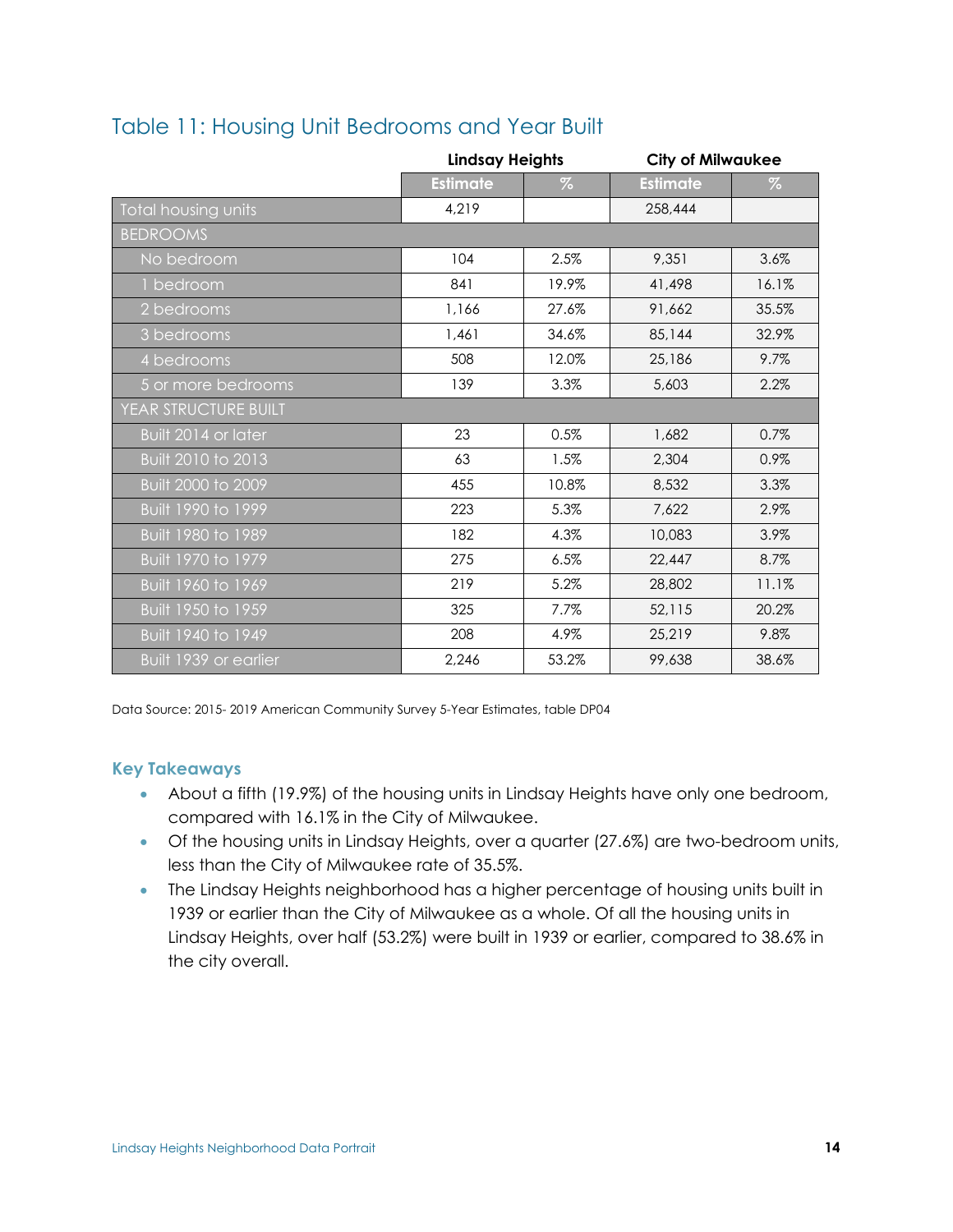## <span id="page-15-0"></span>Table 12: Gross Rent and Gross Rent as a Percentage of Household Income

|                               | <b>Lindsay Heights</b> |      | <b>Milwaukee</b> |       |
|-------------------------------|------------------------|------|------------------|-------|
|                               | <b>Estimate</b>        | $\%$ | <b>Estimate</b>  | $\%$  |
| <b>GROSS RENT</b>             |                        |      |                  |       |
| Occupied units paying rent    | 2,453                  |      | 131,703          |       |
| Less than \$500               | 508                    | 21%  | 11,936           | 9%    |
| \$500 to \$999                | 1,491                  | 61%  | 79,327           | 60%   |
| $$1,000$ to $$1,499$          | 448                    | 18%  | 31,903           | 24%   |
| \$1,500 to \$1,999            | 6                      | 0.2% | 6,181            | 5%    |
| \$2,000 to \$2,499            | $\mathbf 0$            | 0.0% | 1,554            | $1\%$ |
| \$2,500 to \$2,999            | $\mathbf 0$            | 0.0% | 531              | 0.4%  |
| \$3,000 or more               | $\mathbf 0$            | 0.0% | 271              | 0.2%  |
| GROSS RENT AS A PERCENTAGE OF |                        |      |                  |       |
| <b>HOUSEHOLD INCOME</b>       |                        |      |                  |       |
| Occupied units paying rent*   | 2,366                  |      | 126,821          |       |
| Less than 15.0 percent        | 121                    | 5%   | 15,321           | 12%   |
| 15.0 to 19.9 percent          | 178                    | 8%   | 14,777           | 12%   |
| 20.0 to 24.9 percent          | 177                    | 8%   | 15,413           | 12%   |
| 25.0 to 29.9 percent          | 269                    | 11%  | 14,205           | 11%   |
| 30.0 to 34.9 percent          | 272                    | 12%  | 11,204           | 9%    |
| 35.0 percent or more          | 1,349                  | 57%  | 55,901           | 44%   |
| Not computed                  | 149                    |      | 8,018            |       |

Data Source: 2015- 2019 American Community Survey 5-Year Estimates, table DP04. \*Note: This table excludes units for which gross rent as a percentage of household income cannot be calculated.

- 21% of Lindsay Heights households paying rent pay less than \$500 per month in rent, compared to 9% in the City of Milwaukee as a whole.
- 68.5% of Lindsay Heights households paying rent paid 30 percent or more of their household income towards rent, in comparison to 55.4% of the renters in the City of Milwaukee as a whole. Households that spend 30 percent or more of their household income on rent or housing expenses are considered moderately cost burdened.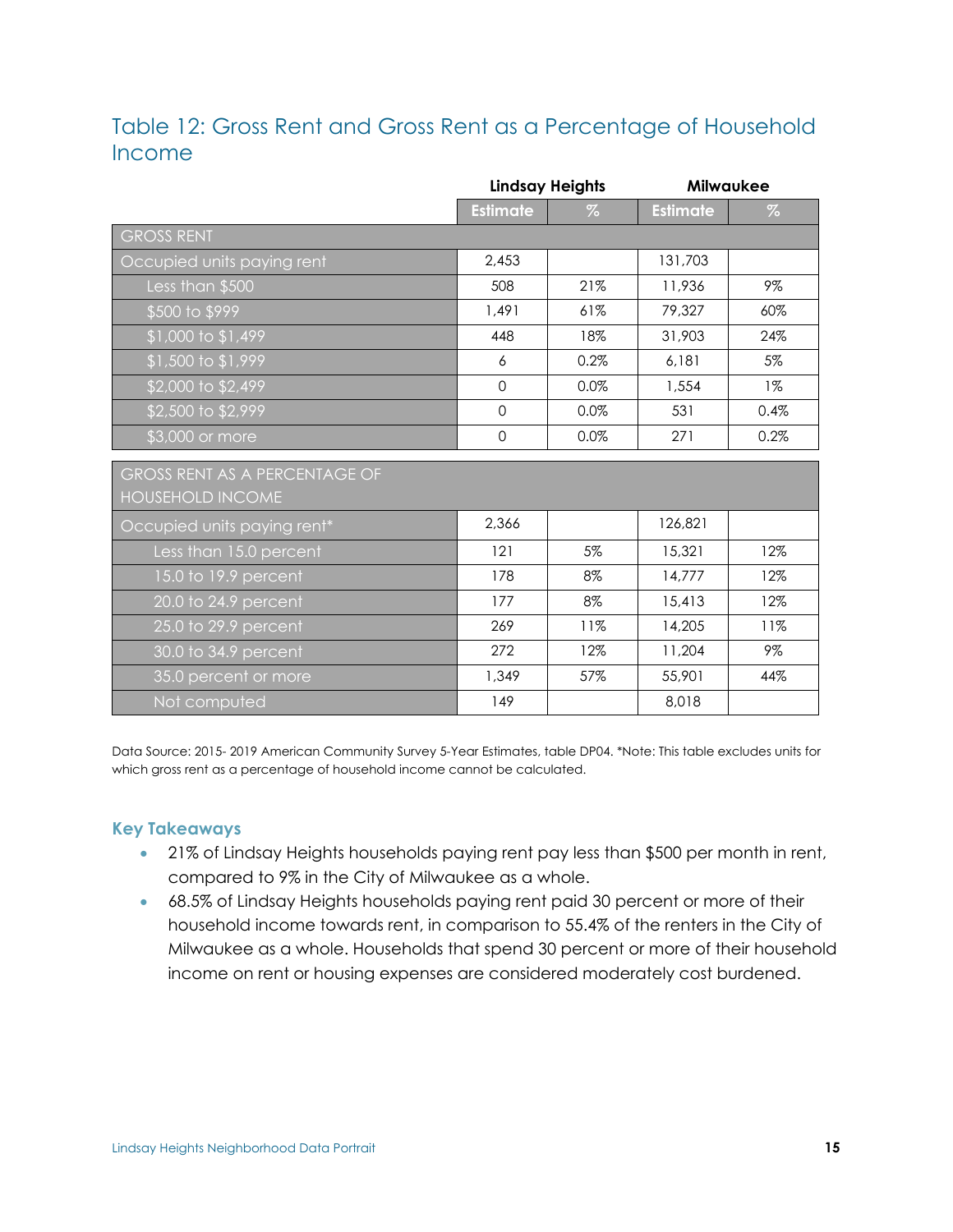## <span id="page-16-0"></span>Table 13: Mortgage Status and Cost (Owner-occupied Units)

|                                     | <b>Lindsay Heights</b> |      | <b>City of Milwaukee</b> |       |
|-------------------------------------|------------------------|------|--------------------------|-------|
|                                     | <b>Estimate</b>        | $\%$ | <b>Estimate</b>          | $\%$  |
| <b>MORTGAGE STATUS</b>              |                        |      |                          |       |
| <b>Owner-occupied units</b>         | 753                    |      | 95,247                   |       |
| Housing units with a mortgage       | 451                    | 60%  | 63,762                   | 67%   |
| Housing units without a mortgage    | 302                    | 40%  | 31,485                   | 33%   |
| <b>SELECTED MONTHLY OWNER COSTS</b> |                        |      |                          |       |
| Housing units with a mortgage       | 451                    |      | 63,762                   |       |
| Less than \$500                     | $\mathbf{O}$           | 0%   | 459                      | $1\%$ |
| \$500 to \$999                      | 125                    | 28%  | 14,143                   | 22%   |
| \$1,000 to \$1,499                  | 207                    | 46%  | 28,358                   | 45%   |
| \$1,500 to \$1,999                  | 52                     | 12%  | 13,852                   | 22%   |
| \$2,000 to \$2,499                  | 30                     | 7%   | 4,151                    | 7%    |
| \$2,500 to \$2,999                  | 15                     | 3%   | 1,391                    | 2%    |
| \$3,000 or more                     | 22                     | 5%   | 1,408                    | 2%    |
| Housing units without a mortgage    | 302                    |      | 31,485                   |       |
| Less than \$250                     | 29                     | 10%  | 905                      | 3%    |
| \$250 to \$399                      | 86                     | 28%  | 4,469                    | 14%   |
| \$400 to \$599                      | 116                    | 38%  | 13,567                   | 43%   |
| \$600 to \$799                      | 35                     | 12%  | 7,678                    | 24%   |
| \$800 to \$999                      | 23                     | 8%   | 2,868                    | 9%    |
| \$1,000 or more                     | 13                     | 4%   | 1,998                    | $6\%$ |

Data Source: 2015- 2019 American Community Survey 5-Year Estimates, table DP04

- Of all owner-occupied houses in the Lindsay Heights neighborhood, 40% do not have a mortgage. This is a higher percentage than the City of Milwaukee, where 33% of owner occupants do not have a mortgage.
- Of owner-occupied housing units without a mortgage in Lindsay Heights, 38% of owners pay between \$400-599 per month on housing costs and 28% pay between \$250-399 in housing costs.
- Of owner-occupied units with a mortgage, 28% pay between \$500-\$999 per month on housing costs and 46% pay between \$1,000 - \$1,499 per month.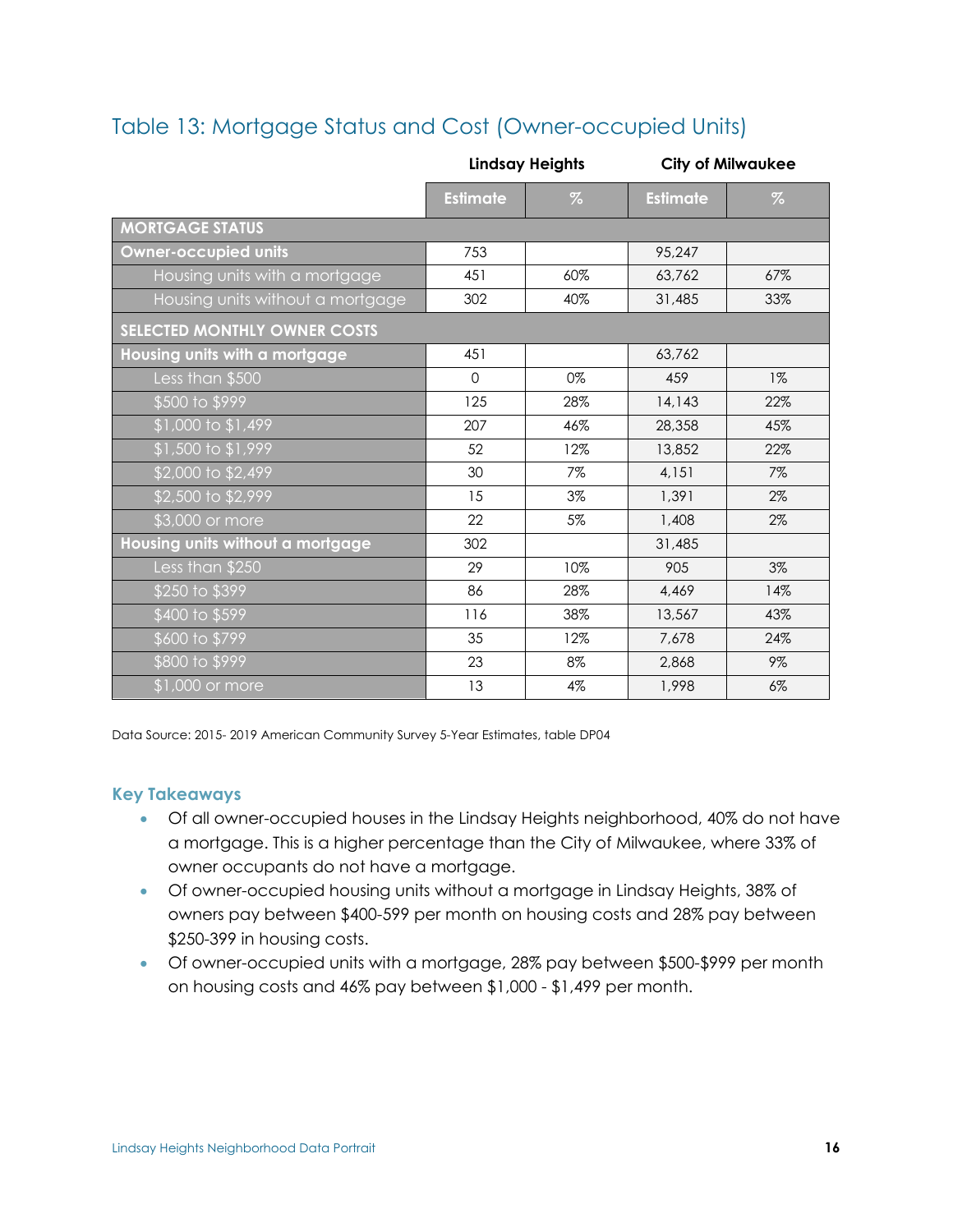## <span id="page-17-0"></span>Table 14: Mortgage Cost as a Percentage of Household Income (Owner-occupied Units)

|                                   | <b>Lindsay Heights</b> |      | <b>City of Milwaukee</b> |      |
|-----------------------------------|------------------------|------|--------------------------|------|
|                                   | <b>Estimate</b>        | $\%$ | <b>Estimate</b>          | $\%$ |
| Housing units with a mortgage*    | 439                    |      | 63,374                   |      |
| Less than 20.0 percent            | 225                    | 51%  | 26,135                   | 41%  |
| 20.0 to $24.\overline{9}$ percent | 69                     | 16%  | 10,224                   | 16%  |
| 25.0 to 29.9 percent              | 33                     | 8%   | 6,758                    | 11%  |
| 30.0 to 34.9 percent              | 47                     | 11%  | 4,931                    | 8%   |
| 35.0 percent or more              | 65                     | 15%  | 15,326                   | 24%  |
| Not computed                      | 12                     |      | 388                      |      |
| Housing unit without a mortgage*  | 298                    |      | 31,017                   |      |
| Less than 10.0 percent            | 127                    | 43%  | 10,050                   | 32%  |
| 10.0 to 14.9 percent              | 22                     | 7%   | 6,763                    | 22%  |
| 15.0 to 19.9 percent              | 18                     | 6%   | 4,467                    | 14%  |
| 20.0 to 24.9 percent              | 30                     | 10%  | 2,360                    | 8%   |
| 25.0 to 29.9 percent              | $\mathbf 0$            | 0%   | 2,071                    | 7%   |
| 30.0 to 34.9 percent              | 16                     | 5%   | 1,047                    | 3%   |
| 35.0 percent or more              | 85                     | 29%  | 4,259                    | 14%  |
| Not computed                      | $\overline{4}$         |      | 468                      |      |

Data Source: 2015- 2019 American Community Survey 5-Year Estimates, table DP04. \*Note: this table excludes households where selected monthly owner costs as a percentage of household income (SMOCAPI) could not be calculated.

- 15% of all owner-occupied units with a mortgage in the Lindsay Heights neighborhood pay 35% or more of their household income towards housing costs, a lower percentage than the City of Milwaukee as a whole (24%).
- About half (51%) of all owner-occupied units with a mortgage in the Lindsay Heights neighborhood pay less than 20 percent of their household income towards housing costs, which is a greater percentage than the City of Milwaukee as a whole (41%).
- Almost a third (29%) of Lindsay Heights residents in owner-occupied units who do not have a mortgage pay 35% or more of their household income towards housing, greater than the 14% in the City of Milwaukee overall.